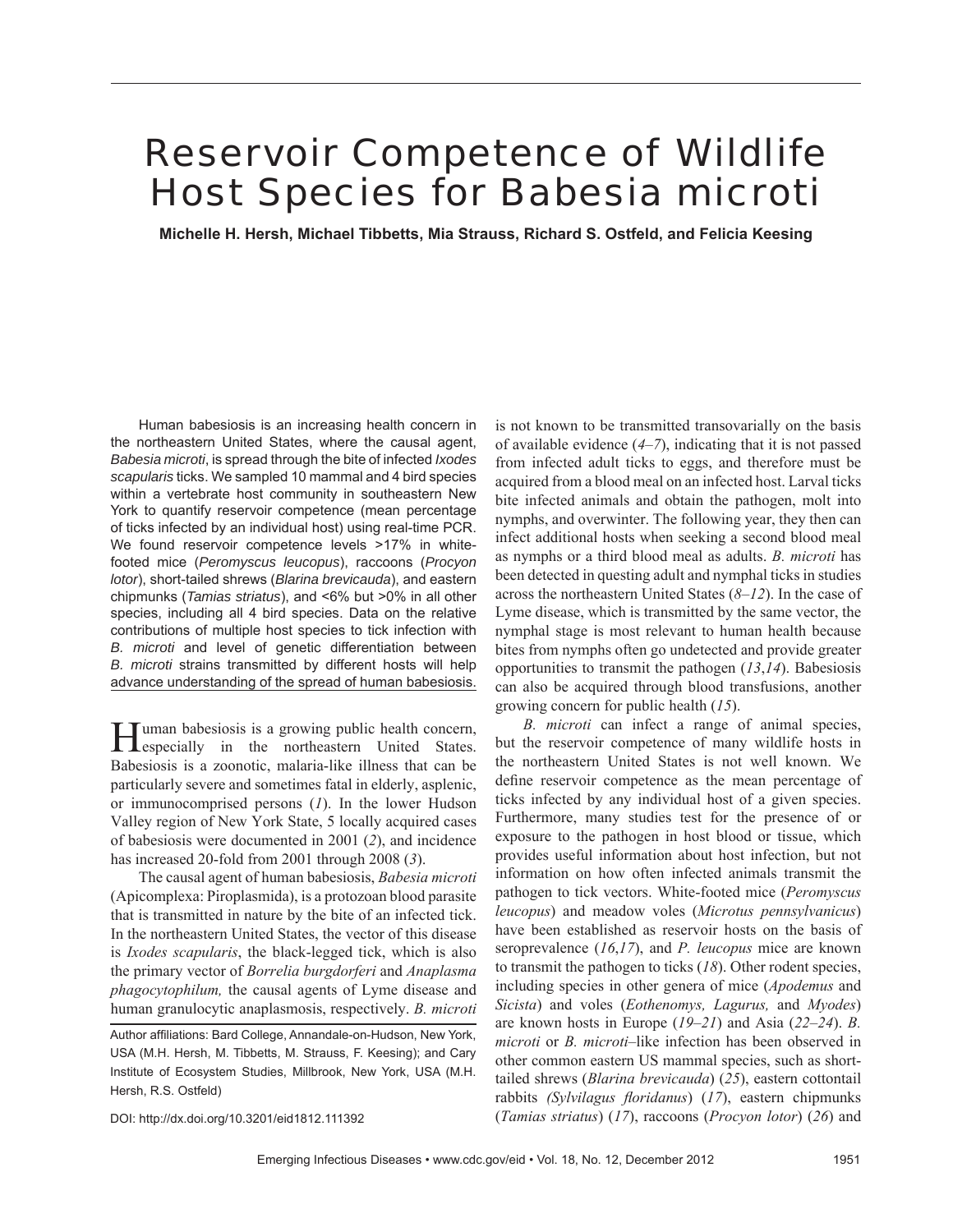### RESEARCH

foxes (*27*), and congeneric species in other regions or countries, including *Sciurus* spp. squirrels (*28*) and *Sorex* spp. shrews (*29*). Birds have not been extensively tested for *B. microti,* but in Europe, evidence of *B. microti* infection has recently been discovered in engorged larval ticks that had been feeding on birds of several species (*30*–*32*). Determining the role that any of these species play in *B. microti* dynamics in nature requires information on the rate at which hosts transmit *B. microti* to tick vectors.

Few systematic surveys have been conducted that compare reservoir competencies of multiple potential host species for *B. microti*. Testing a broad sample of wildlife species would enable us not only to identify which species transmit the pathogen, but also which species act as weakly competent or incompetent hosts, providing blood meals to ticks but rarely or never transmitting the pathogen (*33*). Infection of nymphs by other tickborne pathogens, such as *B. burgdorferi*, is affected by the presence of strongly and weakly competent reservoir hosts in the same communities (*34*,*35*). On Nantucket Island, an area well studied for *B. microti*, multiple hosts transmit the pathogen but differ in infection prevalence (*17*). Although several studies have extensively sampled small mammal communities for seroprevalence of *B. microti* (*19*–*23*), comprehensive surveys of more diverse host communities, for either seroprevalence or reservoir competence, are rare.

In this study, we sought to determine the level of reservoir competence for *B. microti* for as many host species as possible in a babesiosis-endemic region (Dutchess County, New York) where human babesiosis cases are rapidly increasing (*3*). We designed and tested a real-time PCR method to determine whether ticks were infected with *B. microti*. To determine the relative levels of reservoir competence in as many potential host species as possible, we applied this method to sample newly molted nymphal ticks that fed as larvae on a range of potential wildlife hosts. We tested the hypothesis that whitefooted mice (*P. leucopus*) were the predominant host of *B. microti* in this community. We also compared these results to levels of prevalence in questing nymphal ticks from the same region. Our overall goal was to improve understanding of the role of multiple wildlife host species in *B. microti* transmission.

## **Methods**

#### **Field Methods**

Hosts were trapped on the property of the Cary Institute of Ecosystem Studies (Millbrook, NY, USA) during the peak abundance of larval black-legged ticks (*I. scapularis*) in July–September in 2008, 2009, and 2010. Hosts included 10 mammal and 4 bird species (Table 1). We focused our sampling efforts on common forest-dwelling terrestrial mammals and ground-dwelling songbirds known to host *I. scapularis* ticks. Hosts were held for 3 days in cages with wire mesh floors suspended over pans lined with wet paper towels so that ticks could feed to repletion, drop from hosts, and be collected. Our ideal was to sample 10–25 ticks/ individual host, but our ability to meet this depended on host tick loads. If hosts did not drop enough ticks within 3 days, we increased sample size when possible for selected individuals by infesting them with unfed larval ticks according to the methods of Keesing et al. (*35*). Larval ticks were either collected in the field or hatched from eggs in the laboratory. Larvae hatched from eggs in the laboratory were the offspring of locally collected adult ticks fed on uninfected rabbits. Because transovarial transmission of *B. microti* is not known to occur (*4*–*7*), these infestations did not affect host exposure to the pathogen. Hosts that had been infested were held for an additional 4 days and engorged ticks were collected each day. All engorged larval ticks were held in moistened glass vials at constant temperature and humidity until they molted into the nymphal stage. Newly molted nymphs were flash-frozen in liquid nitrogen and stored at −80°C. All procedures were conducted with approval from the Cary Institute of Ecosystem Studies Institutional Animal Care and Use Committee.

To provide a context for assessing the reservoir competence of hosts at the study site, we also sampled questing nymphal ticks in June 2010 (13 sites) and June 2011 (5 sites) in the towns of Washington, New York, and adjacent Pleasant Valley, New York. We collected questing nymphal ticks and estimated nymphal density by drag sampling (*36*). Corduroy cloths (1 m2 ) were dragged along 400-m transects in each site once or twice in a given year during the annual peak in nymphal questing activity. Ticks were counted and collected every 15–30 min. Questing nymphs were flash frozen upon collection and stored as described above. All sites sampled for questing nymphs were in oak-dominated eastern deciduous forests as described by Ostfeld et al. (*36*) either on the grounds of or within 12 km of the Cary Institute of Ecosystem Studies, where trapping occurred. For each site, the total density of nymphs was multiplied by the proportion of infected nymphs to provide an estimate of the density of infected nymphs.

### **DNA Extraction and Amplification**

Only ticks from hosts that produced a minimum of 10 newly molted nymphs were tested for infection, with the exception of flying squirrels (*Glaucomys volans*), masked shrews (*Sorex cinereus*), and American robins (*Turdus migratorius*), which had low tick loads. For these species, we tested ticks from hosts with >4 newly molted nymphs, but considered these data provisional given low sample sizes per individual host.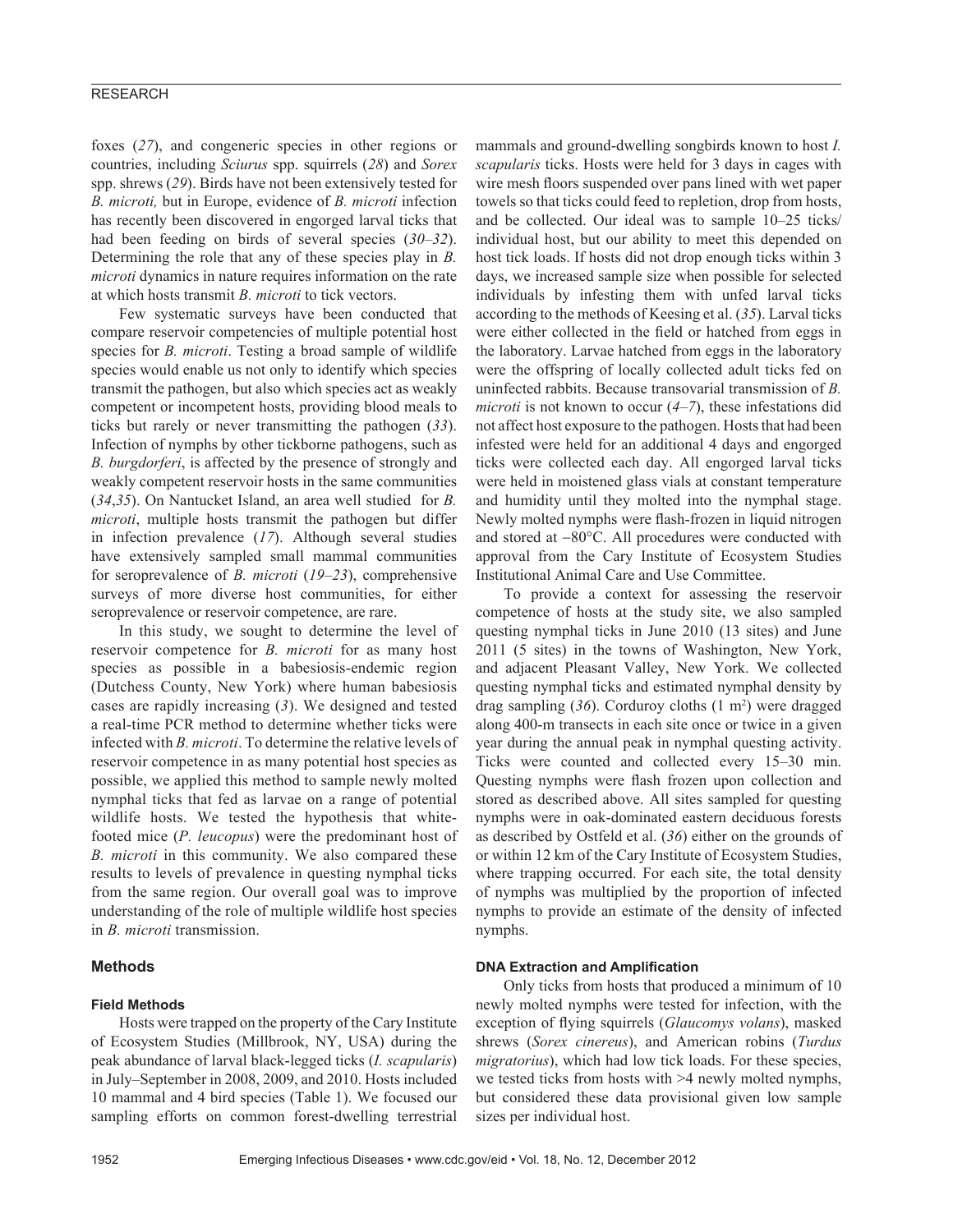| Table T. HUST Species tested for <i>Babesia Microll</i> reservoir competence, southeastern New Tork, OSA, 2006–2010                                       |                             |                  |                  |                        |  |
|-----------------------------------------------------------------------------------------------------------------------------------------------------------|-----------------------------|------------------|------------------|------------------------|--|
|                                                                                                                                                           |                             |                  |                  | Mean no. ticks sampled |  |
| Host species                                                                                                                                              | Common name                 | No. hosts tested | No. ticks tested | per host (range)       |  |
| <b>Mammals</b>                                                                                                                                            |                             |                  |                  |                        |  |
| Blarina brevicauda                                                                                                                                        | Northern short-tailed shrew | 28               | 534              | 19.1 (12-25)           |  |
| Didelphis virginiana                                                                                                                                      | Virginia opossum            | 24               | 464              | $19.3(11 - 25)$        |  |
| Glaucomys volans                                                                                                                                          | Northern flying squirrel    | 5                | 84               | $16.8(6 - 25)$         |  |
| Mephitis mephitis                                                                                                                                         | Striped skunk               |                  | 31               | $15.5(10-21)$          |  |
| Peromyscus leucopus                                                                                                                                       | White-footed mouse          | 17               | 308              | $18.1(11 - 25)$        |  |
| Procyon lotor                                                                                                                                             | Raccoon                     | 21               | 396              | 18.9 (10-25)           |  |
| Sciurus carolinensis                                                                                                                                      | Eastern gray squirrel       | 18               | 333              | 18.5 (10-25)           |  |
| Sorex cinereus                                                                                                                                            | Masked shrew                | 6                | 41               | $6.8(4-10)$            |  |
| Tamias striatus                                                                                                                                           | Eastern chipmunk            | 15               | 245              | $16.3(10-25)$          |  |
| Tamiasciurus hudsonicus                                                                                                                                   | Eastern red squirrel        | 15               | 295              | 19.7 (11-25)           |  |
| <b>Birds</b>                                                                                                                                              |                             |                  |                  |                        |  |
| Catharus fuscescens                                                                                                                                       | Veery                       | 15               | 310              | $20.7(10-25)$          |  |
| Dumetella carolinensis                                                                                                                                    | Gray catbird                | 13               | 240              | 18.5 (10-24)           |  |
| Hylocichla mustelina                                                                                                                                      | Wood thrush                 | 18               | 318              | 17.7 (10-25)           |  |
| Turdus migratorius                                                                                                                                        | American robin              | 17               | 293              | $17.2(8-23)$           |  |
| *Number of ticks tested per host can include samples from either natural tick loads or experimental infestations and are not representative of total tick |                             |                  |                  |                        |  |
| loads.                                                                                                                                                    |                             |                  |                  |                        |  |

Table 1. Host species tested for *Babesia microti* reservoir competence, southeastern New York, USA, 2008–2010\*

To obtain DNA from the ticks, we extracted total genomic DNA using either the DNeasy Blood and Tissue Kit (QIAGEN, Hilden, Germany) or the Gentra Puregene Tissue Kit (QIAGEN). Each DNA extraction included a negative control of unfed larval ticks. We designed 2 primers to amplify a 133-bp fragment of the 18S rDNA region in the *B. microti* species complex (including all clades within *B. microti*) (*37*), smbaJF (5′-GCG TTC ATA AAA CGC AAG GAA GTG T-3′), and smbaKR (5′-TGT AAG ATT ACC CGG ACC CGA CG-3′).

We then amplified DNA in a real-time PCR by using SYBR green technology in a C1000 Thermal Cycler with CFX96 Optical Reaction Module (Bio-Rad, Hercules, CA, USA). The reaction mixture included 12.5 μL iQ SYBR Green Supermix (Bio-Rad), 1.25 μL of 10 μmol/L solutions of each primer,  $7.5$   $\mu$ L autoclaved or filtersterilized ultrapure water, and 2.5 μL of template (undiluted tick extracts). Reaction conditions were 10 min at 95°C, followed by 40 cycles for 10 s at  $95^{\circ}$ C, 20 s at  $68^{\circ}$ C, and 40 s at 72°C. As a positive control, we used *B. microti* isolates from human patient provided by the New York State Department of Health (Albany, NY, USA). DNA extractions from unfed larval ticks and ultrapure water were used as negative controls to account for potential contamination during the extraction and PCR. To prevent contamination between samples, barrier pipette tips were used throughout the process. Three replicate PCRs were run per tick.

We incorporated melting curve analysis after amplification to distinguish true-positive samples from false-positive samples or mispriming. PCR products were heated from 72°C to 90°C; temperature was increased by 0.5°C every 30 s. Positive controls consistently had melting point maxima of  $84^{\circ}$ C or  $84.5^{\circ}$ C. To confirm PCR results, a subset of 197 real-time PCR products were sequenced, including samples with melting point maxima close to the range of standards (83.5°C–84.5°C) and representative samples of products amplifying at different melting point maxima from different host species (Table 2). PCR products were purified by using a QIAquick PCR Purification Kit (QIAGEN) and sequenced by using an ABI 3730XL Autosequencer (Applied Biosystems, Carlsbad, CA, USA). Sequences were edited manually by using FinchTV (Geospiza, Seattle, WA, USA), and identity of sequences was confirmed by using basic local alignment search tool (BLAST) searches (National Center for Biotechnology Information, Bethesda, MD, USA) of GenBank and the blastn algorithm (*38*). Identical molecular protocols were used for analysis of questing nymphs.

Ticks were considered positive for *B. microti* if any 1 of 3 replicate samples amplified and had a melting point maximum of 83.5°C–84.5°C. Ticks with marginal results (positive replicates with double peaks, positive replicates with a melting point maximum of 83°C, or replicates that amplified and had a melting point maximum of 83.5°C–84.5°C but low fluorescence) were run a second time. If results of the second run met the criteria for positivity described above, ticks were considered positive for *B. microti*. If results of the second run were marginal or negative, ticks were considered negative for *B. microti*. Reservoir competence for each host species was calculated

| Table 2. Ocyuchceu F OR products with unicities miting point<br>maxima for Babesia microti real-time PCR and primers smbaJF |  |  |  |  |  |
|-----------------------------------------------------------------------------------------------------------------------------|--|--|--|--|--|
| and smbaKR, southeastern New York, USA, 2008-2010                                                                           |  |  |  |  |  |
| No. B. microti-positive                                                                                                     |  |  |  |  |  |
| samples/no. tested                                                                                                          |  |  |  |  |  |
| 0/70                                                                                                                        |  |  |  |  |  |
| 1/3                                                                                                                         |  |  |  |  |  |
| 1/4                                                                                                                         |  |  |  |  |  |
| 20/20                                                                                                                       |  |  |  |  |  |
| 42/43                                                                                                                       |  |  |  |  |  |
| 14/16                                                                                                                       |  |  |  |  |  |
| 0/5                                                                                                                         |  |  |  |  |  |
| 0/36                                                                                                                        |  |  |  |  |  |
|                                                                                                                             |  |  |  |  |  |

Table 2. Sequenced PCR products with different melting point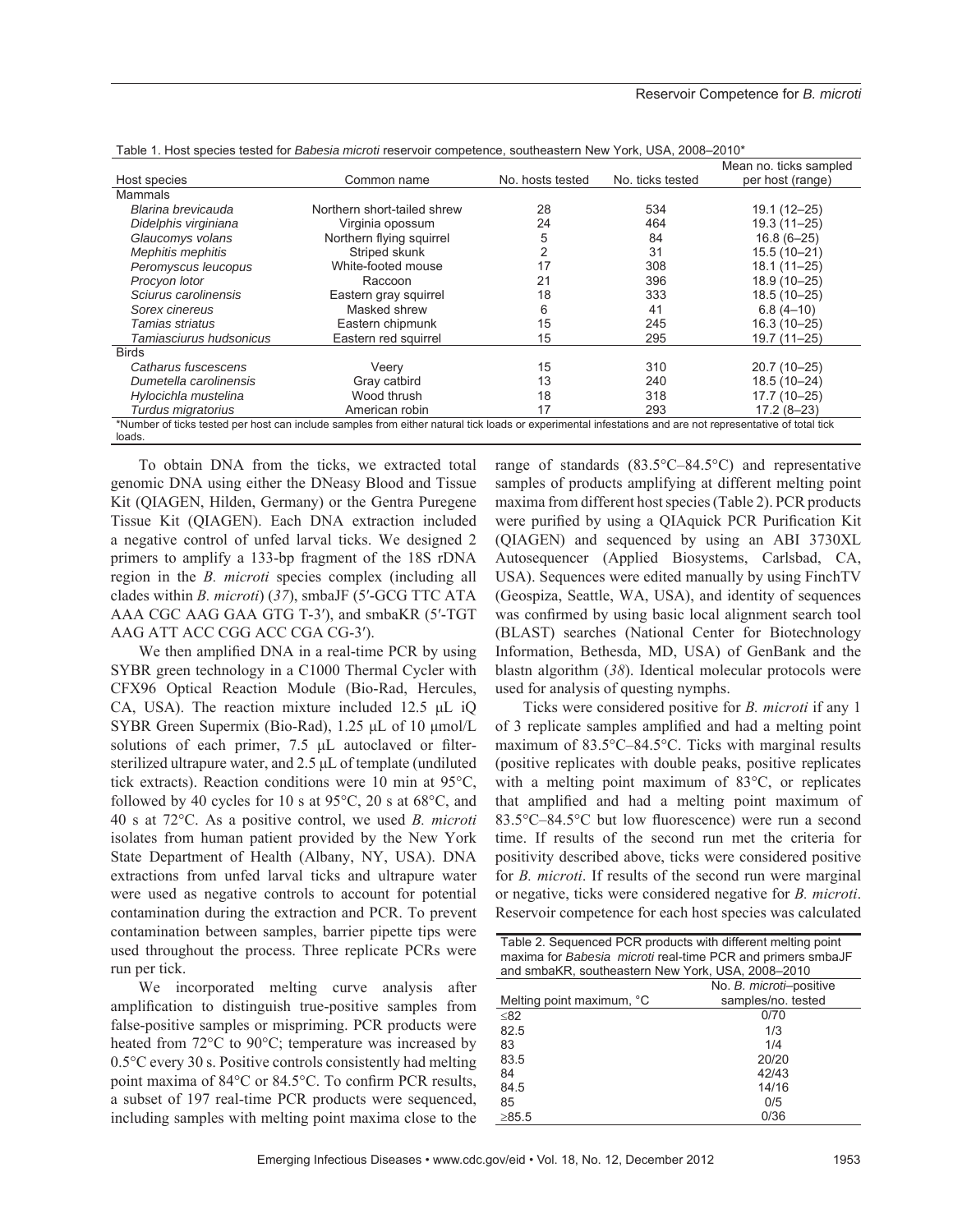#### RESEARCH

as the average percentage of ticks infected per individual host. Hosts were considered infected if they produced  $>1$ infected tick.

#### **Results**

We sampled 3,892 ticks from 214 individual hosts for *B. microti* by real-time PCR (Table 1). We used melting curve analysis and DNA sequencing to confirm efficacy of the real-time PCR. False-positive and false-negative results were rare (Table 2). Of the 79 replicates sequenced with melting point maxima ranging from 83.5°C to 84.5°C, 76  $(96.2\%)$  were confirmed as *B. microti* by sequencing. Of the 118 samples sequenced with melting point maxima outside that range, only  $2(1.7%)$  samples were confirmed as *B. microti* by sequencing. Among samples positive for *B. microti*, 38 of 38 sequences from ticks fed on raccoons (collected from 7 hosts), 3 of 4 sequences from ticks fed on opossums (3 hosts), and 1 sequence from a tick fed on a wood thrush had 2 single bp differences from all other *B. microti*–positive samples sequenced (1 substitution and 1 insertion) (Table 3, Appendix, wwwnc.cdc.gov/EID/ article/18/12/11-1392-T3.htm). One sequence from a tick fed on a raccoon had 1 additional substitution; this sample had a melting point maximum of 82.5°C.

We assessed levels of reservoir competence in 14 host species (10 mammals and 4 birds) (Table 1). White-footed mice, raccoons, short-tailed shrews, and chipmunks had mean levels of reservoir competence >17% (Figure). All other hosts with >10 individuals tested, including opossums, gray and red squirrels, and all 4 species of birds tested (veery [*Catharus fuscescens*], gray catbird [*Dumetella carolinensis*], wood thrush [*Hylocichia mustelina*], and American robin), had mean levels of reservoir competence <6%. Variance in reservoir competence differed significantly among these 11 species ( $\chi^2$  = 73.6973, df = 10,  $p = 8.525 \times 10^{-12}$ , by Fligner-Killeen test of homogeneity of variances). Flying squirrels, striped skunks, and masked shrews all transmitted *B. microti* to ticks, but sample sizes were smaller than those of the other 11 species, leaving us unable to make firm conclusions about relative levels of reservoir competence. There were no host species that did not transmit *B. microti* to any larval ticks (Figure, Table 4). The percentage of hosts infected ranged from 85.7% (raccoons) to 11.8% (robins), and the average percentage of ticks infected by infected hosts ranged from 4.5% (gray catbirds) to 41.8% (white-footed mice), not including host species with a sample size of <10 individuals (Table 4).

In addition, we tested 414 questing nymphs from 18 field sites for *B. microti* (mean 23 ticks/site, range 12–34 ticks/site). Mean (SD) prevalence of *B. microti* was 16.8% (12.2%). Variation in infection prevalence among sites was high, ranging from 0% to 41.4%. Mean (SD) nymphal density among all sites was 6.49 questing nymphs/100 m2



Figure. Mean reservoir competence of 14 host species (10 mammals and 4 birds) for *Babesia microti*, southeastern New York, USA, 2008–2010. Error bars indicate SE. Reservoir competence is defined as the mean percentage of ticks infected by any individual host of a given species. Host species with <10 individual hosts sampled are indicated by an asterisk. See Table 1 for sample sizes. Single-letter abbreviations for genera along the left indicate *Blarina*, *Didelphis*, *Glaucomys*, *Mephitis*, *Peromyscus*, *Procyon*, *Sciurus*, *Sorex*, *Tamias*, *Tamiasciurus*, *Catharus*, *Dumetella*, *Hylocichla*, and *Turdus*, respectively.

 $(5.13$  questing nymphs/100 m<sup>2</sup>) and ranged from 0.67 to 16.5 nymphs/100 m2 . On the basis of these data, the mean (SD) density of infected nymphs at these 18 sites was 1.21 nymphs/100 m2 (1.62 nymphs/100 m2 , range 0–6.83 infected nymphs/100 m2 ).

#### **Discussion**

Our broad survey of 14 commonly parasitized, cooccurring mammals and birds in a babesiosis-endemic zone showed variation in *B. microti* reservoir competence among host species. As expected, white-footed mice (*P. leucopus*) act as a competent reservoir for *B. microti,* infecting an average of 29.5% of larval ticks. However, other small mammals (*B. brevicauda* shrews and *T. striatus* chipmunks) and raccoons (*P. lotor*) are also relatively competent reservoirs (Figure), showing mean reservoir competence ranging from 17.6% to 21.9%. All other wildlife species with >10 individuals tested had low levels of *B. microti* transmission; no individual host species infected >6% of ticks on average. Depending on their tick loads and relative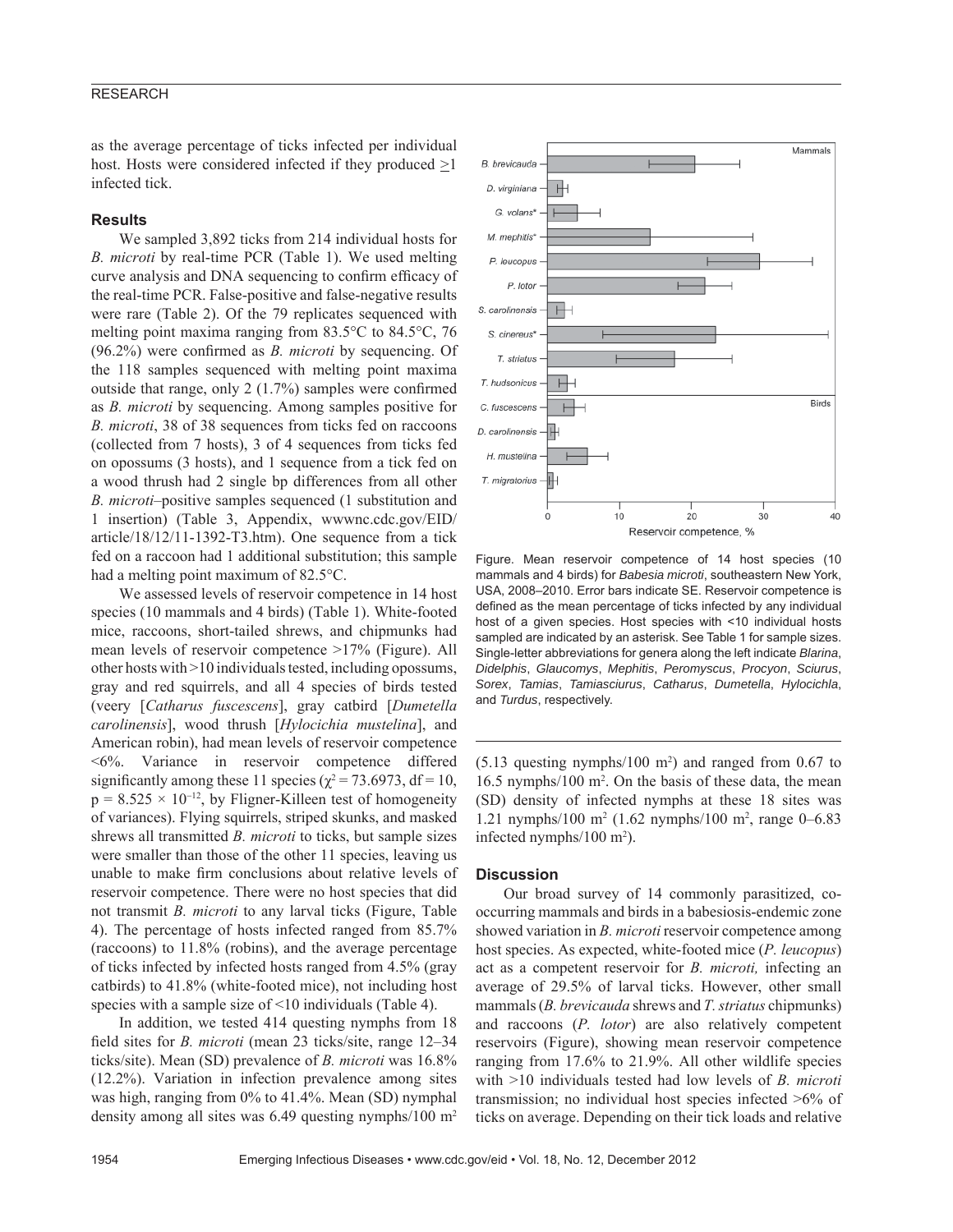|                                                  |                                                                                                                           |                        | Mean % infected ticks/infected |
|--------------------------------------------------|---------------------------------------------------------------------------------------------------------------------------|------------------------|--------------------------------|
| Host species                                     | No. (%) infected hosts                                                                                                    | No. (%) infected ticks | host (range)                   |
| Mammals                                          |                                                                                                                           |                        |                                |
| Blarina brevicauda                               | 15(53.6)                                                                                                                  | 103 (19.3)             | $38.2(5.6 - 100.0)$            |
| Didelphis virginiana                             | 7(29.2)                                                                                                                   | 10(2.2)                | $7.2(4.3 - 10.5)$              |
| Glaucomys volanst                                | 2(40.0)                                                                                                                   | 2(2.4)                 | $10.3(4.0 - 16.7)$             |
| Mephitis mephitist                               | 1(50.0)                                                                                                                   | 6(19.4)                | 28.6                           |
| Peromyscus leucopus                              | 12(70.6)                                                                                                                  | 90(29.2)               | 41.8 (4.0-90.9)                |
| Procyon lotor                                    | 18 (85.7)                                                                                                                 | 93(23.5)               | $25.6(4.3 - 52.6)$             |
| Sciurus carolinensis                             | 5(27.8)                                                                                                                   | 9(2.7)                 | $8.5(4.2 - 16.0)$              |
| Sorex cinereust                                  | 2(33.3)                                                                                                                   | 12(29.3)               | 70.0 (50.0-90.0)               |
| Tamias striatus                                  | 7(46.7)                                                                                                                   | 42 (17.1)              | $37.8(4.3 - 90.9)$             |
| Tamiasciurus hudsonicus                          | 5(33.3)                                                                                                                   | 9(3.1)                 | $8.3(4.0-10.5)$                |
| <b>Birds</b>                                     |                                                                                                                           |                        |                                |
| Catharus fuscescens                              | 6(40.0)                                                                                                                   | 12(3.9)                | $9.3(4.0 - 18.8)$              |
| Dumetella carolinensis                           | 3(23.1)                                                                                                                   | 3(1.3)                 | $4.5(4.2 - 4.8)$               |
| Hylocichla mustelina                             | 7(38.9)                                                                                                                   | 18(5.7)                | $14.4(4.0 - 50.0)$             |
| Turdus migratorius                               | 2(11.8)                                                                                                                   | 2(0.68)                | $6.8(5.3 - 8.3)$               |
|                                                  | *Infected hosts are those that transmitted B. microti to >1 Ixodes scapularis tick larvae. For sample sizes, see Table 1. |                        |                                |
| +Host species with <10 individual hosts sampled. |                                                                                                                           |                        |                                |

Table 4. Host species infected with *Babesia microti*, southeastern New York, USA, 2008–2010\*

abundances, these species have the potential to lower rates of disease risk (i.e., infection prevalence) by feeding ticks but not transmitting this pathogen (*35*). Within a host species, individual differences such as age, reproductive status, sex, time since infection, and degree of co-infection may affect transmission of *B. microti*. Our approach focused on sampling a breadth of species under a range of natural conditions rather than sampling any single species in sufficient depth to take potential causes of intraspecific variation into account. Future studies examining the mechanisms controlling individual variation in reservoir capacity are warranted because we observed considerable variation in reservoir capacity between individual species (Table 4).

The average level of *B. microti* infection in questing nymphal ticks was intermediate between more and less competent reservoir species, consistent with the fact that larval ticks are feeding on a combination of hosts with varying levels of reservoir competence. Variation in *B. microti* prevalence in questing ticks among sites could reflect differences in host community composition or differences in infection prevalence among hosts at different sites. Sitespecific differences in the density of questing nymphs at each site also contribute to variation in the density of infected nymphs among sites. Nymphal densities measured fall within the range documented in previous studies (*36*). Future studies should focus on sampling questing nymphs more broadly across landscapes to link levels of infection in questing ticks and the density of infected nymphs to host communities and other landscape-scale habitat variation. Monitoring of babesiosis-endemic areas for temporal changes in nymphal infection prevalence may also help in understanding mechanisms for the regional increase in human babesiosis cases.

Ground-dwelling bird species have not been sampled frequently for their capacity to transmit *B. microti* to ticks,

but they might play a role in disease transmission and spread because they are exposed to *I. scapularis* ticks. Of the 4 species tested in this study, wood thrushes (*H. mustelina*) had the highest reservoir competence of all birds tested (5.6%), but the other 3 bird species were also able to transmit the pathogen, albeit at low levels  $(\leq 4\%)$ . Transmission of *B. microti* has been detected in other bird species; positive *I. ricinus* tick larvae have been found feeding on European robins (*Erithacus rubecula*) (*32*) and other birds (*30*,*31*).

The real-time PCR developed for this study was effective in amplifying *B. microti* DNA and had a high level of specificity for this pathogen. The measured rates of false-positive and false-negative results were <5% (Table 2). The low false-positive rate is dependent on melting curve analysis after amplification. False-negative results tended to occur at melting point maxima just below what we considered diagnostic for *B. microti* (82.5°C–83°C), and may represent strain variation within *B. microti*. In future studies, it may be necessary to directly sequence samples with these melting point maxima.

On the basis of the short fragments that we sequenced, our samples of *B. microti* suggest some degree of host specialization (Table 3), consistent with previous work showing divergent clades of *B. microti* (*37*,*39*,*40*). Variation found in raccoon and opossum isolates matches variation in other raccoon isolates (GenBank accession nos. AY144701 and AB197940). We stress the preliminary nature of this result given the short sequence length and the relative paucity of *B. microti* sequences available in GenBank. The role of raccoons and opossums in human babesiosis dynamics depends on the zoonotic potential of the *B. microti* strains they carry. Phylogenetic analyses of 18S and β-tubulin genes (*37*) and the chaperonin-containing t-complex polypeptide l gene (*39*) of *B. microti* showed a distinction between raccoon isolates and known zoonotic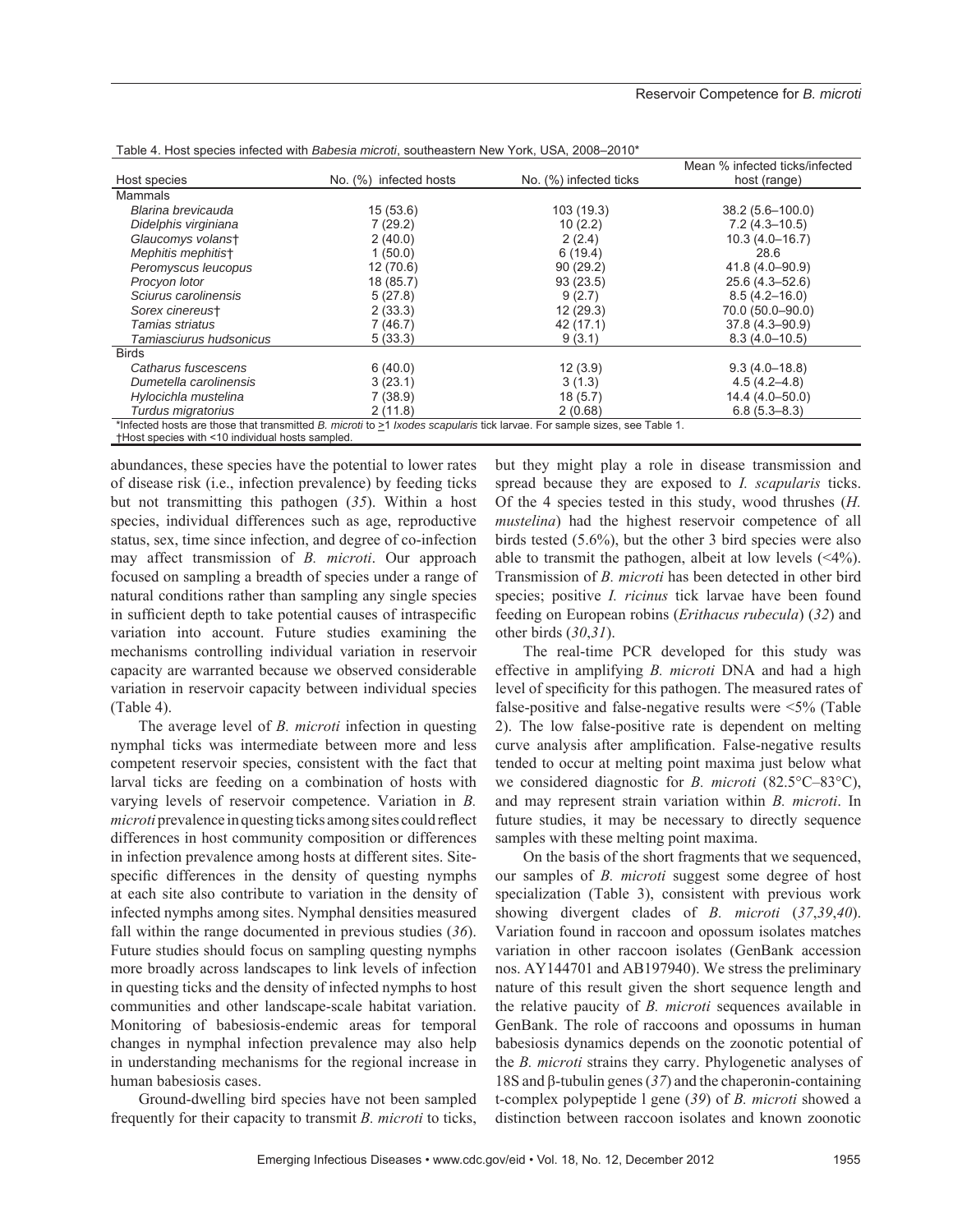#### RESEARCH

strains. Given that all host species sampled transmitted *B. microti*, further studies detailing the level of genetic differentiation between *B. microti* samples isolated from different hosts are critical, as is a thorough assessment of the genetic diversity of *B. microti* infections of humans. Improved understanding of *B. microti* strain diversity is necessary to consider the public health implications of the role of different hosts in *B. microti* dynamics.

In this study, we demonstrated that *P. leucopus* mice are a competent reservoir host for *B. microti*, but other small mammals and raccoons have comparable reservoir competence and might play a critical role in disease transmission, depending on their tick loads and relative abundance (*34*,*35*). At least 1 individual of all wildlife host species sampled transmitted *B. microti* to >1 *I. scapularis* tick, even when host sample sizes were relatively low. Tick vectors that transmit this pathogen interact with strongly and weakly competent reservoir hosts, and this variation in reservoir competence within host communities should be considered when predicting risk for infection with *B. microti* based on animal community composition. To explain the recent emergence of human babesiosis, the community ecology of *B. microti* needs to be understood in greater depth.

#### **Acknowledgments**

We thank Shannon Duerr, Diana McHenry, Laura Cheney, Mitch Le Sage, Kelly Oggenfuss, Chris Neill, and all 2008–2011 research assistants in the Ostfeld Laboratory for laboratory and field assistance; and Jorge Durán Humia and M. Andrea Previtali for useful comments on the manuscript.

This study was supported by National Science Foundation grants 0940830 and 0813041.

Dr Hersh is a postdoctoral researcher at Bard College, Annandale-on-Hudson, NY, and the Cary Institute of Ecosystem Studies, Millbrook, NY. Her research interest is linkages between biodiversity and disease.

#### **References**

- 1. Homer MJ, Aguilar-Delfin I, Telford SR, Krause PJ, Persing DH. Babesiosis. Clin Microbiol Rev. 2000;13:451–69. http://dx.doi. org/10.1128/CMR.13.3.451-469.2000
- 2. Kogut SJ, Thill CD, Prusinski MA, Lee JH, Backenson PB, Coleman JL, et al. *Babesia microti*, upstate New York. Emerg Infect Dis. 2005;11:476–8. http://dx.doi.org/10.3201/eid1103.040599
- 3. Joseph JT, Roy SS, Shams N, Visintainer P, Nadelman RB, Hosur S, et al. Babesiosis in Lower Hudson Valley, New York, USA. Emerg Infect Dis. 2011;17:843–7.
- 4. Gray J, Zintl A, Hildebrandt A, Hunfeld K-P, Weiss L. Zoonotic babesiosis: overview of the disease and novel aspects of pathogen identity. Ticks Tick Borne Dis. 2010;1:3–10. http://dx.doi. org/10.1016/j.ttbdis.2009.11.003
- 5. Gray J, von Stedingk LV, Gürtelschmid M, Granström M. Transmission studies of *Babesia microti* in *Ixodes ricinus* ticks and gerbils. J Clin Microbiol. 2002;40:1259–63. http://dx.doi. org/10.1128/JCM.40.4.1259-1263.2002
- 6. Uilenberg G. *Babesia*: a historical overview. Vet Parasitol. 2006;138:3–10. http://dx.doi.org/10.1016/j.vetpar.2006.01.035
- 7. Oliveira MR, Kreier JP. Transmission of *Babesia microti* using various species of ticks as vectors. J Parasitol. 1979;65:816–7. http://dx.doi.org/10.2307/3280370
- 8. Tokarz R, Jain K, Bennett A, Briese T, Lipkin WI. Assessment of polymicrobial infections in ticks in New York State. Vector Borne Zoonotic Dis. 2010;10:217–21. http://dx.doi.org/10.1089/ vbz.2009.0036
- 9. Adelson ME, Rao R-VS, Tilton RC, Cabets K, Eskow E, Fein L, et al. Prevalence of *Borrelia burgdorferi, Bartonella* spp., *Babesia microti,* and *Anaplasma phagocytophila* in *Ixodes scapularis* ticks collected in northern New Jersey. J Clin Microbiol. 2004;42:2799– 801. http://dx.doi.org/10.1128/JCM.42.6.2799-2801.2004
- 10. Holman MS, Caporale DA, Goldberg J, Lacombe E, Lubelczyk C, Rand PW, et al. *Anaplasma phagocytophilum, Babesia microti*, and *Borrelia burgdorferi* in *Ixodes scapularis*, southern coastal Maine. Emerg Infect Dis. 2004;10:744–6. http://dx.doi.org/10.3201/ eid1004.030566
- 11. Spielman A, Levine JF, Wilson ML. Vectorial capacity of North American *Ixodes* ticks. Yale J Biol Med. 1984;57:507–13.
- 12. Walk ST, Xu G, Stull JW, Rich SM. Correlation between tick density and pathogen endemicity, New Hampshire. Emerg Infect Dis. 2009;15:585–7. http://dx.doi.org/10.3201/eid1504.080940
- 13. Ostfeld RS. Lyme disease: the ecology of a complex system. New York: Oxford University Press; 2011.
- 14. Piesman J, Mather TN, Dammin GJ, Telford SR, Lastavica CC, Spielman A. Seasonal variation of transmission risk of Lyme disease and human babesiosis. Am J Epidemiol. 1987;126:1187–9.
- 15. Leiby DA. Transfusion-transmitted *Babesia* spp.: bull's-eye on *Babesia microti.* Clin Microbiol Rev. 2011;24:14–28. http://dx.doi. org/10.1128/CMR.00022-10
- 16. Healy GR, Spielman A, Gleason N. Human babesiosis: reservoir in infection on Nantucket Island. Science. 1976;192:479–80. http:// dx.doi.org/10.1126/science.769166
- 17. Spielman A, Etkind P, Piesman J, Ruebush TK II, Juranek DD, Jacobs MS. Reservoir hosts of human babesiosis on Nantucket Island. Am J Trop Med Hyg. 1981;30:560–5.
- 18. Telford SR, Spielman A. Reservoir competence of white-footed mice for *Babesia microti.* J Med Entomol. 1993;30:223–7.
- 19. Beck R, Vojta L, Curkovic S, Mrljak V, Margaletic J, Habrun B. Molecular survey of *Babesia microti* in wild rodents in central Croatia. Vector Borne Zoonotic Dis. 2011;11:81–3. http://dx.doi. org/10.1089/vbz.2009.0260
- 20. Duh D, Petrovec M, Trilar T, Avsic-Zupanc T. The molecular evidence of *Babesia microti* infection in small mammals collected in Slovenia. Parasitology. 2003;126:113–7. http://dx.doi.org/10.1017/ S0031182002002743
- 21. Rar VA, Epikhina TI, Livanova NN, Panov VV. Genetic diversity of *Babesia* in *Ixodes persulcatus* and small mammals from North Ural and West Siberia, Russia. Parasitology. 2011;138:175–82. http:// dx.doi.org/10.1017/S0031182010001162
- 22. Saito-Ito A, Kasahara M, Kasai M, Dantrakool A, Kawai A, Fujita H, et al. Survey of *Babesia microti* infection in field rodents in Japan: records of the Kobe-type in new foci and findings of a new type related to the Otsu-type. Microbiol Immunol. 2007;51:15–24.
- 23. Zamoto A, Tsuji M, Wei Q, Cho SH, Shin EH, Kim TS, et al. Epizootiologic survey for *Babesia microti* among small wild mammals in northeastern Eurasia and a geographic diversity in the beta-tubulin gene sequences. J Vet Med Sci. 2004;66:785–92. http:// dx.doi.org/10.1292/jvms.66.785